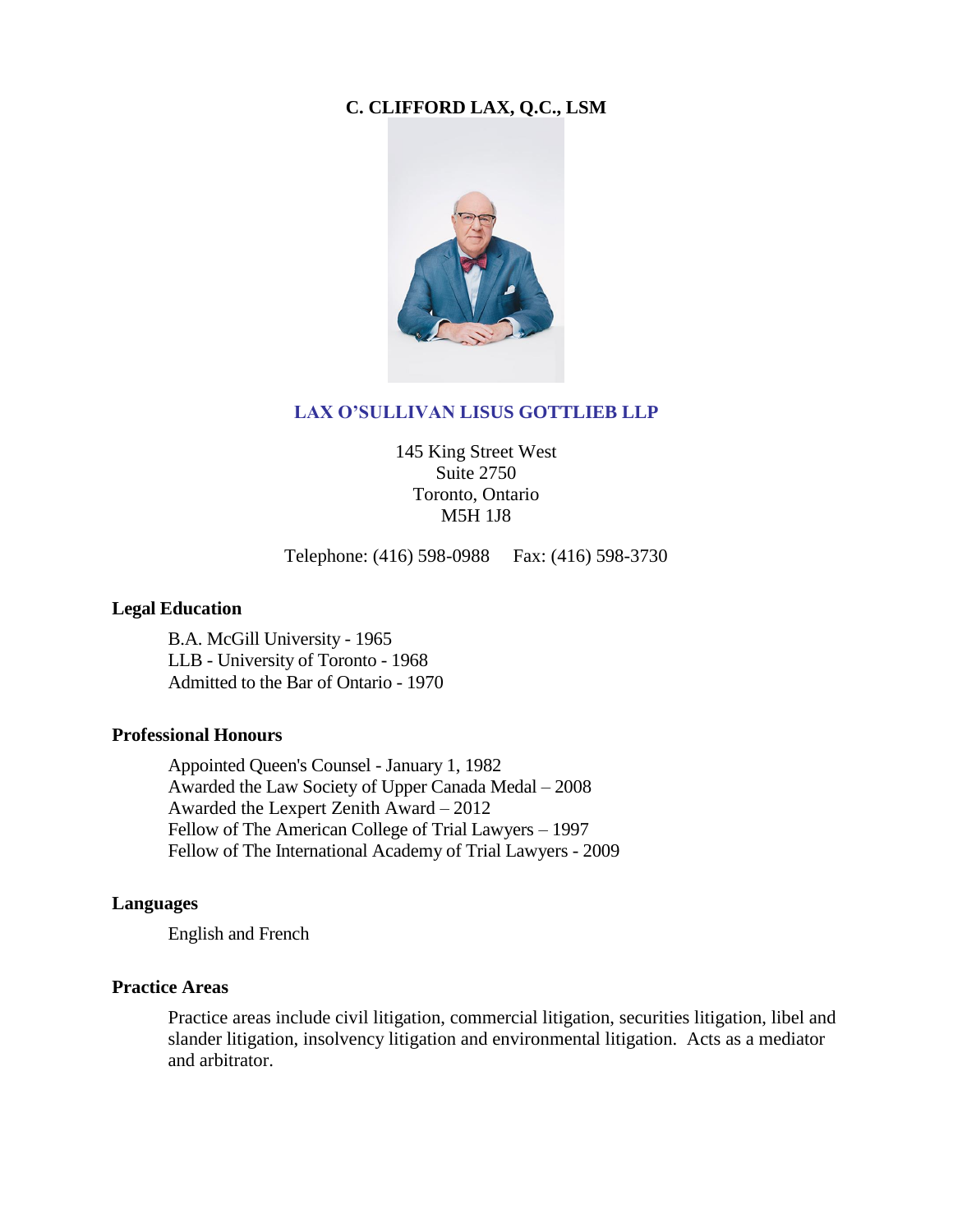## **Legal Employment**

1970-1975: Associate and partner, Holden, Murdoch, Walton, Finlay & Robinson. 1976-1979: Counsel and senior litigation partner, Morris/Rose/Ledgett. 1979-1997: Senior litigation partner, Goodman & Goodman, now Goodmans LLP. 1997: Founding partner, Lax O'Sullivan Cronk, now Lax O'Sullivan Lisus Gottlieb LLP.

## **Professional Recognition**

- Featured as one of Canada's top 25 Corporate/Commercial counsel, Lexpert.
- Featured in Guide to the Leading 500 Lawyers in Canada, Lexpert and American Lawyer Media.
- Featured in Chambers Global, The World's Leading Lawyers.
- Featured in The International Who's Who of Business Lawyers.

## **Related Legal Activity**

- Director and Executive Committee member of The Advocates' Society, 1989-1996. President of The Advocates' Society, 1995-1996.
- Counsel to the Inquiry by Mr. Justice Archie Campbell into the Police Investigation of Paul Bernardo and Karla Homolka, 1996.
- Guest lecturer and demonstrator at trial advocacy symposiums, University of Toronto and Osgoode Hall Law School.
- Guest demonstrator of the techniques of cross-examination Canadian Bar Association Advocacy Symposium, 1988 and The Advocates' Society programs, 2008 and 2009.
- Vice Chair of the University Tribunal, University of Toronto, 2007 to 2014.

# **Arbitration and Mediation**

- Arbitrator, International Centre for Dispute Resolution (AAA).
- Arbitrator, The American Dispute Resolution Centre.
- Arbitrator, The Chartered Institute of Arbitrators.
- Completed Harvard Mediation Program, July, 1996.
- Founder: Uncommonsense, an arbitration and mediation provider.
- Member of the Toronto Commercial Arbitration Society, 2010 to present

### **Professional Positions**

Canadian Bar Association: National Environmental Law Chairman, 1977-1979. Canadian Institute of Resources Law - University of Calgary: Director, 1979-1985. Member of the Federal/Provincial Task Force on Acid Rain, 1981-1982. Advocates' Society of Ontario - Director, Executive Committee, 1989-1995. President, Advocates' Society of Ontario, 1995-1996. Member of the Toronto Region Court Management Advisory Committee, 1992-1995. Member of the Toronto Bench and Bar Committee, 1991 to 2006. Chair of The Advocates' Society Medal Committee, 1990 to 2001. Chair of the Ontario Province Committee, American College of Trial Lawyers, 2000-2002.